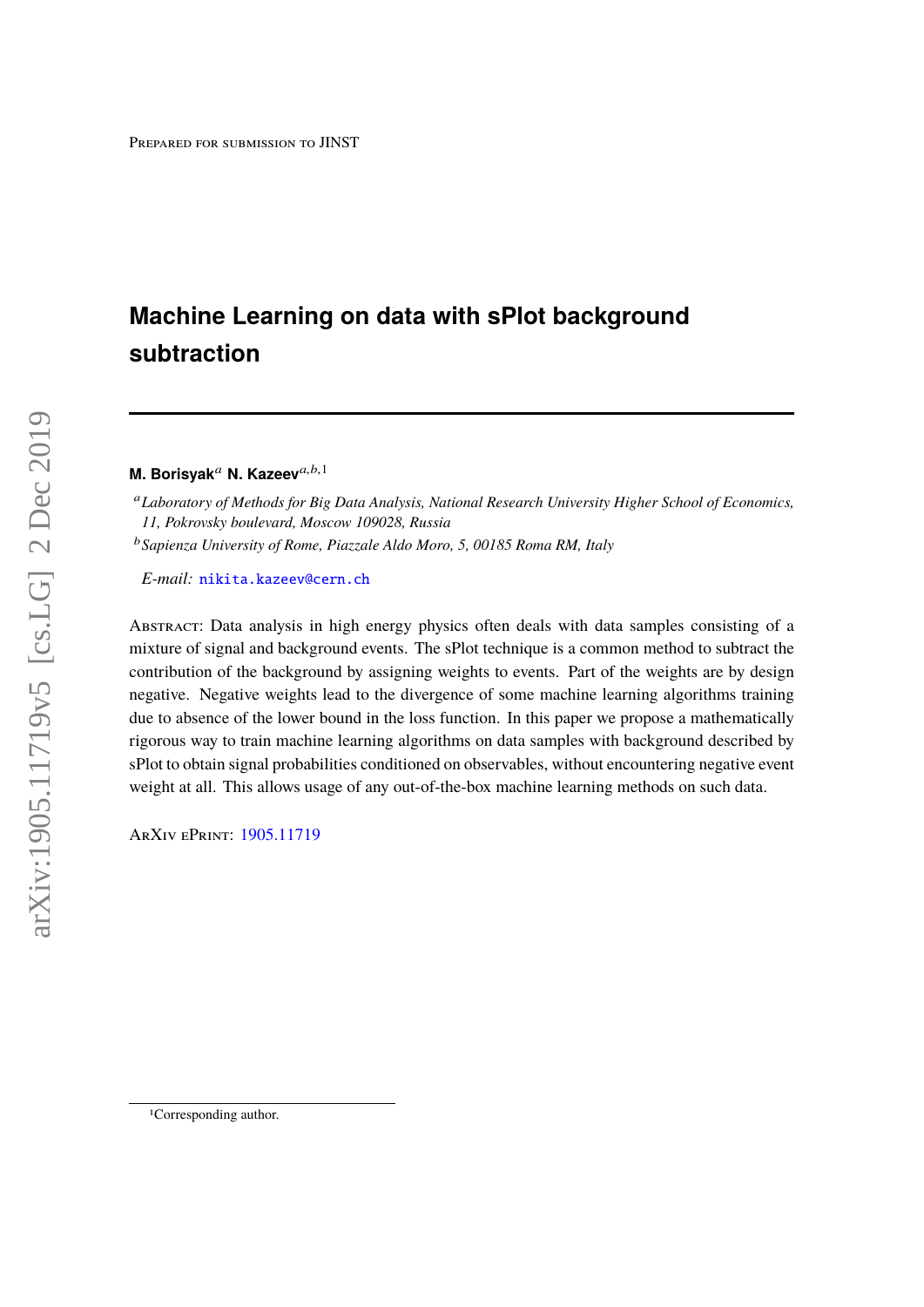## **Contents**

| $\mathbf{1}$   | <b>Introduction</b>                         | 1                        |
|----------------|---------------------------------------------|--------------------------|
| $\overline{2}$ | sPlot                                       | $\overline{2}$           |
| 3              | <b>Related work</b>                         | $\overline{2}$           |
| 4              | The problem of negative weights             | $\overline{\mathbf{3}}$  |
| 5              | <b>Our approaches</b>                       | $\overline{\mathbf{4}}$  |
|                | sWeights averaging (Constrained MSE)<br>5.1 | $\overline{\mathcal{A}}$ |
|                | 5.2 Exact maximum likelihood                | 5                        |
| 6              | <b>Experimental evaluation</b>              | 5                        |
| 7              | Conclusion                                  | 5                        |
|                | <b>References</b>                           | $\overline{7}$           |
|                | A Proofs                                    | 7                        |
|                | A.1 Constrained MSE                         | $\overline{7}$           |
|                | A.2 Exact maximum likelihood                | 8                        |
|                | <b>B</b> Models parameters                  | 8                        |
|                | <b>B.1</b> Neural Networks                  | 8                        |
|                | CatBoost<br>B.2                             | 9                        |
|                |                                             |                          |

## <span id="page-1-0"></span>**1 Introduction**

Experimental data obtained in high energy physics experiments usually consists of contributions from different event sources. We consider the case, where the distribution of some variables is known for each source and call these variables discriminative. Usually, the variable is the reconstructed invariant mass, and the probability densities are estimated by a maximum likelihood fit. The distribution of other (control) variables also presents interest, as an analysis quality check or a training sample of a machine learning algorithm. The sPlot technique [\[1\]](#page-6-1) allows to reconstruct the distribution of the control variables, provided they are independent of the discriminative variables. sPlot assigns weights (sWeights) to events, some of them negative. This does not present a problem for simple one-dimensional analysis tools, like histograms, but is an obstacle for multivariate machine learning methods that require the loss function to be bounded from below.

This paper is structured as following. In section [2](#page-2-0) we briefly introduce the sPlot technique. In section [3](#page-2-1) we describe the literature concerning machine learning on data weighted with the sPlot.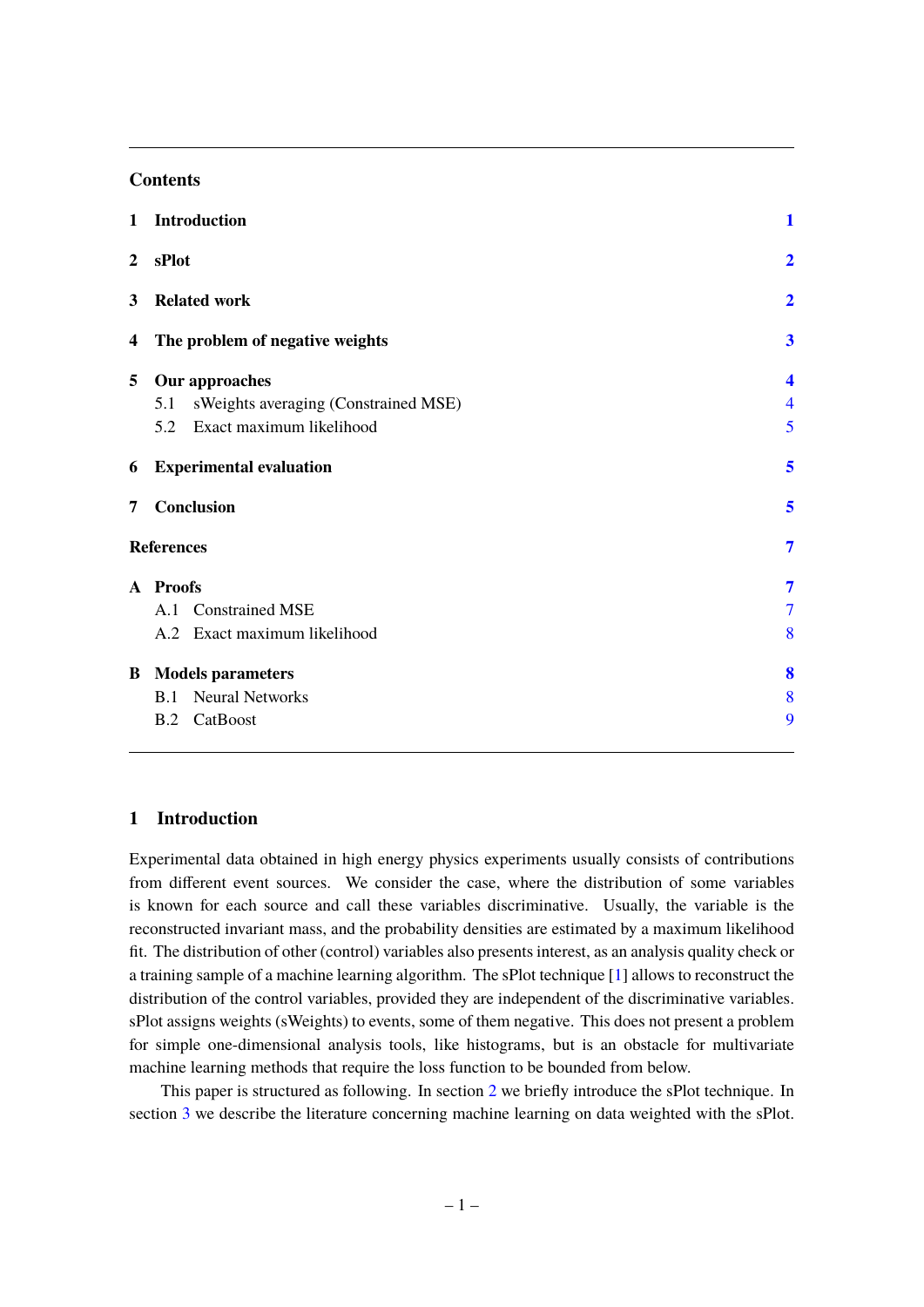In section [4](#page-3-0) we discuss the implications of negative event weights on training of machine learning algorithms. In section [5](#page-4-0) we propose methods to robustly obtain class probabilities conditioned on the control variables. In section  $6$  we present experimental results that demonstrate practical viability of the proposed method.

## <span id="page-2-0"></span>**2 sPlot**

The full derivation of sPlot is present in [\[1\]](#page-6-1). Here we briefly recite the key formulas. Take a dataset populated by events from  $N_s$  sources. Let  $p_k(m)$  be probability density function of the discriminative variable  $m$  of the  $i$ -th species;  $N_k$  the number of events expected on the average for the *k*-th species;  $N$  – the total number of events;  $m_e$  – the value of *m* for the *e*-th event. Define matrix **V**:

$$
\mathbf{V}_{nj}^{-1} = \sum_{e=1}^{N} \frac{p_n(m_e)p_j(m_e)}{\left(\sum_{k=1}^{N^s} N_k p_k(m_e)\right)^2}
$$
(2.1)

The sWeight for the *e*-th event corresponding to the *n*-the species is obtained using the following transformation:

$$
sWeightn(me) = \frac{\sum_{j=1}^{N_s} \mathbf{V}_{nj} p_j(m_e)}{\sum_{k=1}^{N_s} N_k p_k(m_e)}
$$
(2.2)

If the dataset is weighted with sWeights, the distribution of the control variables will be an unbiased estimate of the corresponding pure species. In the rest of the paper we deal with the two species scenario, named signal and background. An example of sPlot application is present on figure [1.](#page-2-2)

<span id="page-2-2"></span>

**Figure 1**: An example of sPlot application. To the left: the known distributions of *m*. To the right: the mixture and reconstructed distribution of *x*.

## <span id="page-2-1"></span>**3 Related work**

There are several works concerning machine learning and sWeights: [\[2](#page-6-2)[–5\]](#page-7-2). They propose a training procedure for the case where a classifier is desired to separate the same signal and background that are defined by the sPlot. Take each event twice, once as signal, once as background with the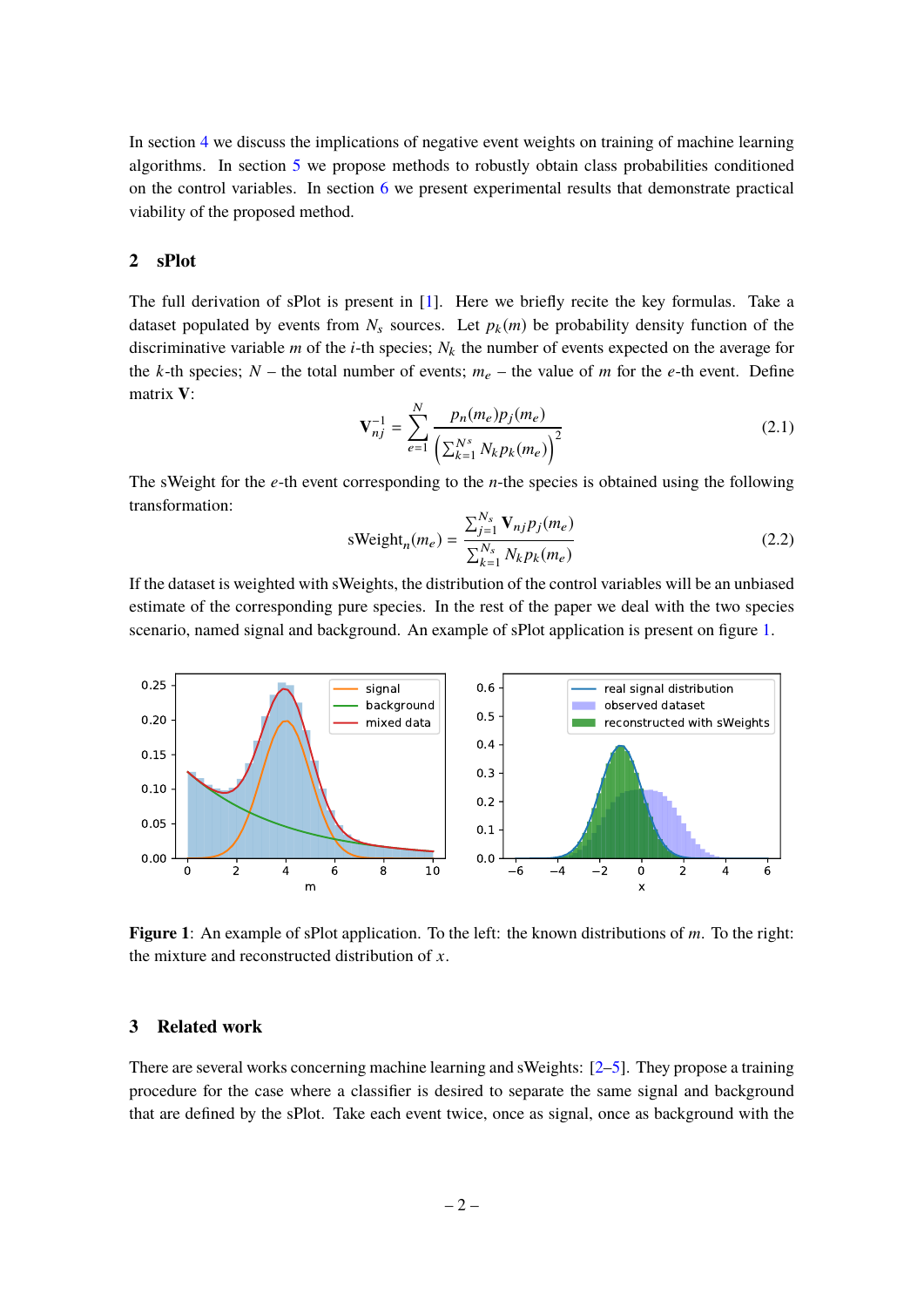corresponding sWeights, then train the classifier as usual. The works also demonstrate practical viability of using machine learning methods on data weighted with sPlot. They, however, do not attempt to analyze the core issue of negative weights impact on machine learning algorithms, liming themselves to requiring that the classifier supports negative weights.

Another possible approach is suggested by  $[6]$  – classification without labels (CWoLa). It is possible to use the discriminative variable to define regions with different signal/background proportions, then train a classifier to separate them, without using any weights or true labels. The authors prove that the optimal classifier for this case would also be the optimal classifier for signal against background. This method ignores the per-event probability information. In our experiments (presented in section [6\)](#page-5-1), CWoLa has worse quality on a real finite dataset than the methods that use this information.

## <span id="page-3-0"></span>**4 The problem of negative weights**

Let us consider an event with positive signal weight  $w_s > 0$  and negative background weight  $w_b < 0$ and the classic cross-entropy loss function:

$$
L = -w_s \log(p_s) - w_b \log(1 - p_s),
$$
\n(4.1)

where  $p_s$  is the model output – the predicted probability of this event being signal.

$$
\lim_{p_s \to 1} L = -(-|w_b|) \lim_{p_s \to 1} \log(1 - p_s) = -\infty.
$$
\n(4.2)

Thus, directly incorporating sWeights into the cross-entropy loss causes it to lose the lower bound. The same holds for the mean squared error and other losses without an upper bound in the unweighted case. Training most machine learning algorithms is an optimization problem, and, for some algorithms, such as a large-capacity fully-connected neural network, negative event weights make this optimization problem ill-defined, as the underlying optimization target loses the lower bound as well. An example illustrating diverging training is present on figure [2.](#page-4-2) The model training using the sWeights as event weights quickly diverges in contrast to the same model training using the true labels or our losses. The model trained on true labels does not even start to overfit – the test score keeps climbing, while the test score of the model trained with sWeights as event weights drops dramatically. As expected, the test ROC AUC for the model that was trained using the true labels is the best among all methods.

However, most machine learning algorithms do not blindly minimize the loss value on the training dataset, as this is likely to lead to overfitting. They add various regularization terms to the optimized functional that, in general, penalize model complexity or overconfidence. We are not aware of peer-reviewed literature exploring the impact of regularization on learning with negative weights. One such technique appears in discussions within the High Energy Physics community [\[7\]](#page-7-4). They propose avoiding the unbounded loss by requiring leafs of decision tree to have positive total weight. It is also possible to regularize neural networks into having bounded loss. For example, by using the L2 regularization on weights and taking the root of the degree equal to the number of layers plus one from the cross-entropy loss.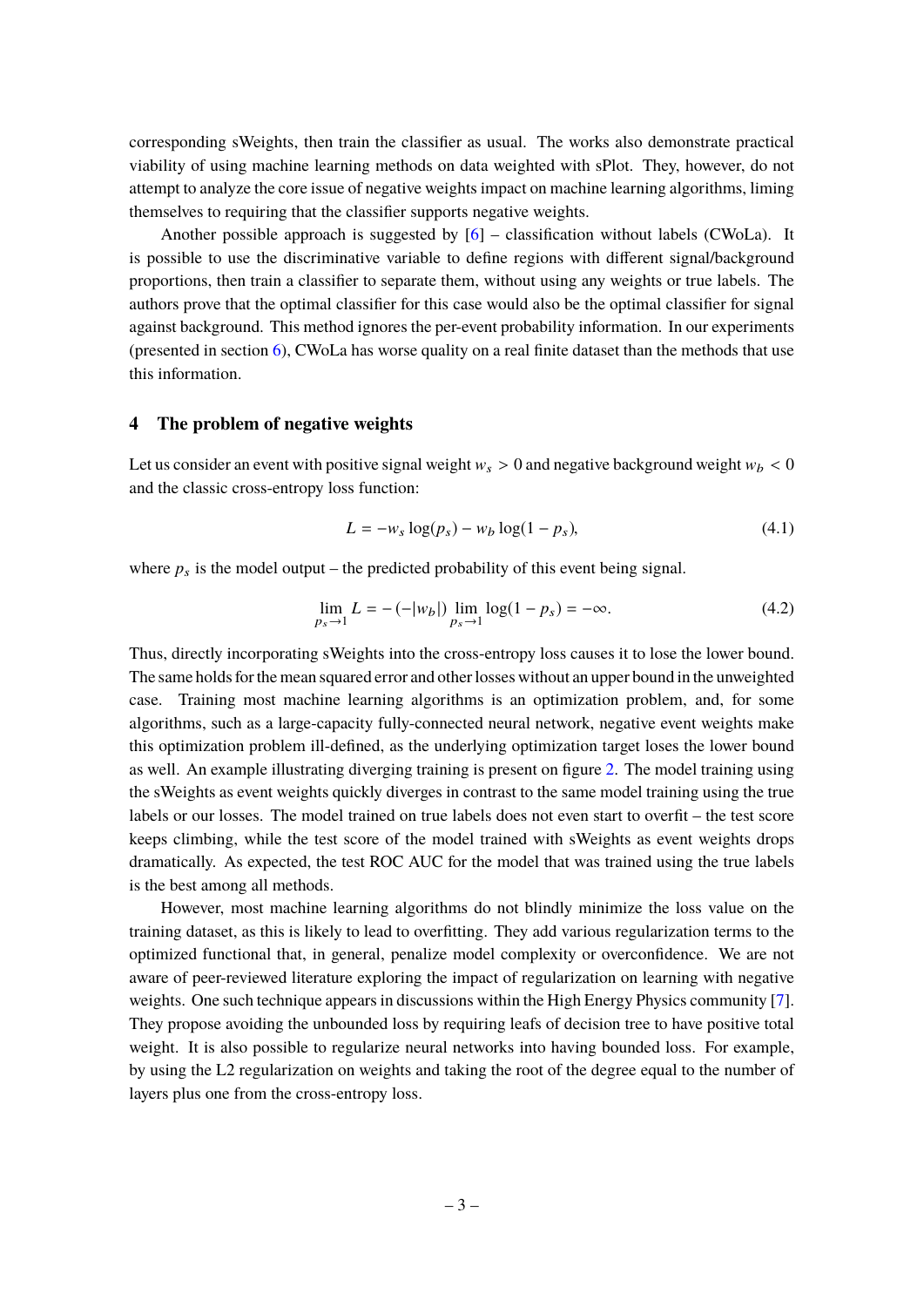<span id="page-4-2"></span>

**Figure 2**: Learning curves of a neural network trained on the Higgs dataset using the true labels and the artificially introduced sWeights. Likelihood and Constrained MSE methods are described in section [5,](#page-4-0) CWoLa in [\[6\]](#page-7-3), the dataset in section [6,](#page-5-1) and the network in appendix [B.](#page-8-1)

Nevertheless, it is unclear how negative weights combined with such regularization would affect classifier performance. A more detailed study falls outside of the scope of this paper, which presents a principled approach to avoid the problem entirely.

#### <span id="page-4-0"></span>**5 Our approaches**

## <span id="page-4-1"></span>**5.1 sWeights averaging (Constrained MSE)**

Let *m* be the variable that was used to compute the sWeigths,  $x$  the rest of the variables. It can be shown that:

<span id="page-4-3"></span>
$$
\mathbb{E}_{m}[w(m) \mid x] = \frac{p_{\text{signal}}(x)}{p_{\text{mix}}(x)}.
$$
\n(5.1)

The formal proof is available in appendix  $A.1$ . Notice, that the right-hand side of  $(5.1)$  is the optimal output of a classifier, while the left-hand side can be estimated by a regression model. Our first proposed approach is to perform mean-square regression directly on sWeights. Since the optimal output lies in  $[0, 1]$ , one can easily avoid a priori incorrect solutions by, for example, applying sigmoid function to the model output. The resulting loss function is the following:

<span id="page-4-5"></span>
$$
L = \sum_{i} \left( w_i - \frac{e^{f_{\theta}(x_i)}}{1 + e^{f_{\theta}(x_i)}} \right)^2,
$$
\n(5.2)

where  $w_i$  is the sWeight and  $f_\theta(x_i)$  is the model output. This loss has been implemented for the CatBoost machine learning library [\[8\]](#page-7-5) and is available on GitHub.<sup>[1](#page-4-4)</sup>

<span id="page-4-4"></span><sup>1</sup>[https://github.com/kazeevn/catboost/tree/constrained\\_regression](https://github.com/kazeevn/catboost/tree/constrained_regression)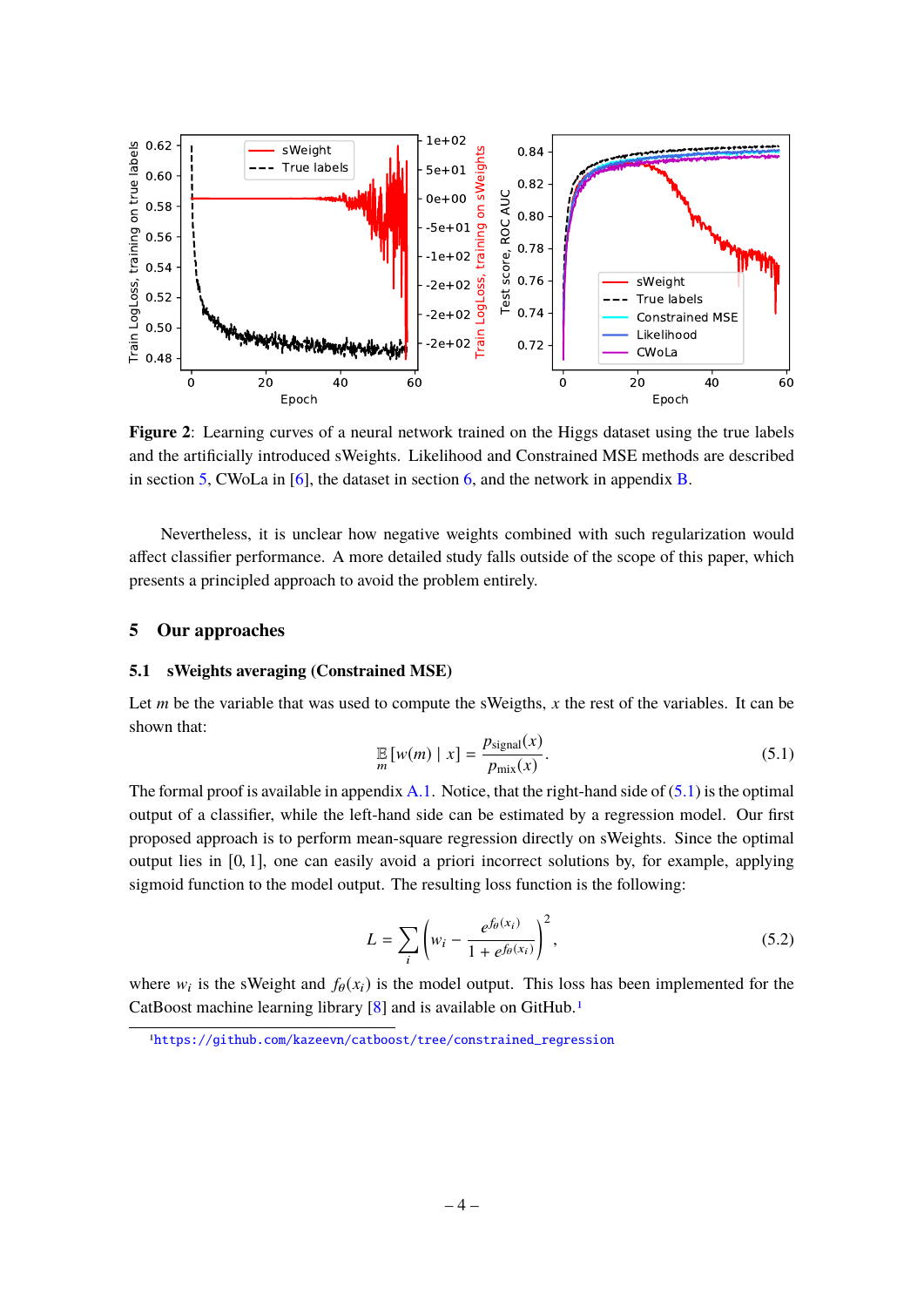#### <span id="page-5-0"></span>**5.2 Exact maximum likelihood**

Alternatively, one can invoke Maximum Likelihood principle and avoid the sPlot technique altogether. This leads to the following loss function (derivation is in [A.2\)](#page-8-0):

<span id="page-5-3"></span>
$$
L(\theta) = -\sum_{i} \log \left[ f_{\theta}(x_i) p_{\text{signal}}(m_i) + (1 - f_{\theta}(x_i)) p_{\text{background}}(m_i) \right],
$$
 (5.3)

where  $f_{\theta}(x_i)$  is the output of the model;  $p_{signal}(m_i)$  and  $p_{background}(m_i)$  are the probability densities of the signal and background *m* distributions.

Note, that by substituting  $p_{signal}$ <sub>background</sub> $(m_i)$  by the class indicator ( $y_i = 1$  if  $x_i$  is a signal sample,  $y_i = 0$  otherwise) in loss [\(5.3\)](#page-5-3), a conventional expression for cross-entropy loss can be obtained.

#### <span id="page-5-1"></span>**6 Experimental evaluation**

To demonstrate viability of our methods on practical problems, we tested them on the UCI Higgs dataset [\[9,](#page-7-6) [10\]](#page-7-7). We used neural network and gradient boosting models, their detailed description is in [B.](#page-8-1) The dataset is the largest open dataset from the field of High-Energy Physics. It has 28 tabular features. We split it into train and test parts containing  $8.8 \cdot 10^6$  and  $2.2 \cdot 10^6$  events respectively.<br>The detect is labeled and it does not feature eWeights, so we introduced them entificially. For hoth The dataset is labeled and it does not feature sWeights, so we introduced them artificially. For both signal and background events we added a virtual "mass" distributed as shown on figure [1](#page-2-2) and used it to compute sWeights. We also compared with the CWoLa method [\[6\]](#page-7-3) by splitting the data into a signal-majority and a background-majority regions. The signal region was chosen with center at  $m = 4$  (center of the signal *m* distribution) and width so that it would include half of the events.

The results are present on figures [2](#page-4-2) and [3.](#page-6-3) As expected, training on true labels gives the best performance. Constrained MSE and Likelihood loss functions show the same performance, both methods outperform CWoLa. For Catboost, directly using sWeights as event weights results in stable training and the same performance as in our methods. For neural networks, using sWeights as event weights leads to divergent training. The performance difference between the methods gets smaller with train dataset size increase. The code of the experiments is available on GitHub.<sup>[2](#page-5-4)</sup>

#### <span id="page-5-2"></span>**7 Conclusion**

Training a machine learning algorithm on a dataset with negative weights means dealing with a loss that potentially has no lower bound. The implications depend on the algorithm in question. In our experiments, neural network training diverges, while gradient boosting over oblivious decision trees does not.

Our contribution is the two loss functions that allow a machine learning algorithm to obtain class probabilities from background-subtracted data without encountering negative event weight at all. The probability of an event with given control variables values to be signal is the expected sWeight, that can be estimated by a regression with the corresponding loss function  $(5.1)$ . We invoke the Maximum Likelihood principle to construct a loss function that avoids sPlot and associated problems with negative event weights [\(5.2\)](#page-5-0).

<span id="page-5-4"></span><sup>2</sup><https://github.com/yandexdataschool/ML-sWeights-experiments>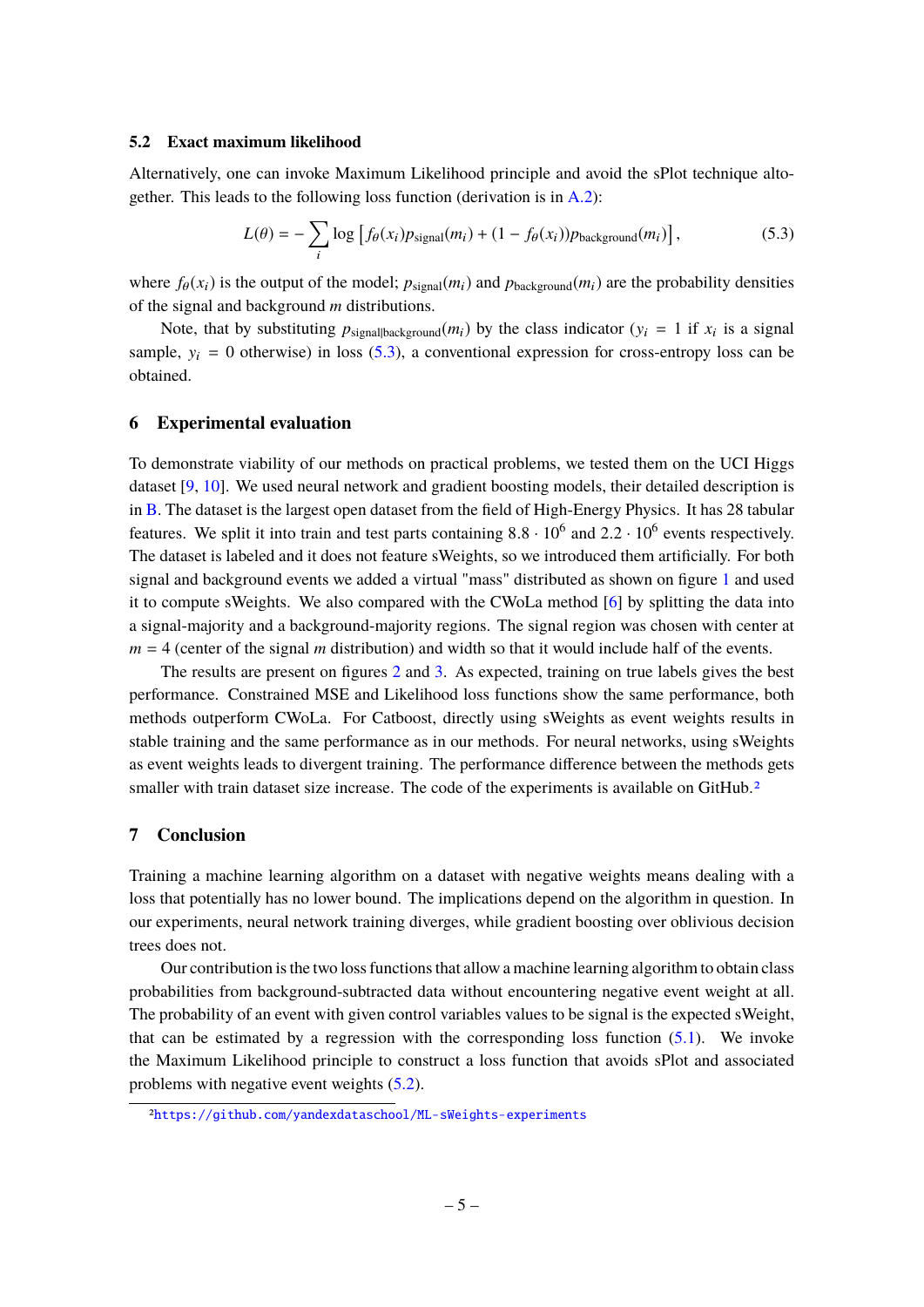<span id="page-6-3"></span>

**Figure 3**: Experimental evaluation of performance of different loss functions on the Higgs dataset as a function of train dataset size. sWeight – cross-entropy weighted with sWeights, it is not reported for the neural network due to divergence of optimization and, hence, highly stochastic nature of the results; True labels – logloss using the true labels; Constrained MSE – our loss function defined by  $(5.2)$ ; Likelihood – our loss function defined by  $(5.3)$ ; CWoLa – method from [\[6\]](#page-7-3);

Our work paves a rigorous way to use any machine learning methods on data with sPlot-based background subtraction.

#### **Acknowledgments**

Funding: This work was supported by the Russian Science Foundation [grant number 17-72-20127].

Artem Maevskiy for suggestions on improving learning stability; Denis Derkach for suggestions on experiments and text; Stanislav Kirillov for consultation on the CatBoost code; Mikhail Belous for suggestions on text; anonymous JINST reviewer for bringing to our attention the CWoLa paper [\[6\]](#page-7-3).

#### <span id="page-6-0"></span>**References**

- <span id="page-6-1"></span>[1] M. Pivk and F. R. Le Diberder, *splot: A statistical tool to unfold data distributions*, *Nuclear Instruments and Methods in Physics Research Section A: Accelerators, Spectrometers, Detectors and Associated Equipment* **555** (2005) 356–369.
- <span id="page-6-2"></span>[2] T. Keck, *Machine learning algorithms for the Belle II experiment and their validation on Belle data*. PhD thesis, KIT, Karlsruhe, 2017. 10.1007/978-3-319-98249-6.
- [3] B. Lipp, *sPlot-based training of multivariate classifiers in the Belle II analysis software framework*, *Bachelor thesis, KIT* (2015) .
- [4] D. Martschei, M. Feindt, S. Honc and J. Wagner-Kuhr, *Advanced event reweighting using multivariate analysis*, in *Journal of Physics: Conference Series*, vol. 368, p. 012028, IOP Publishing, 2012.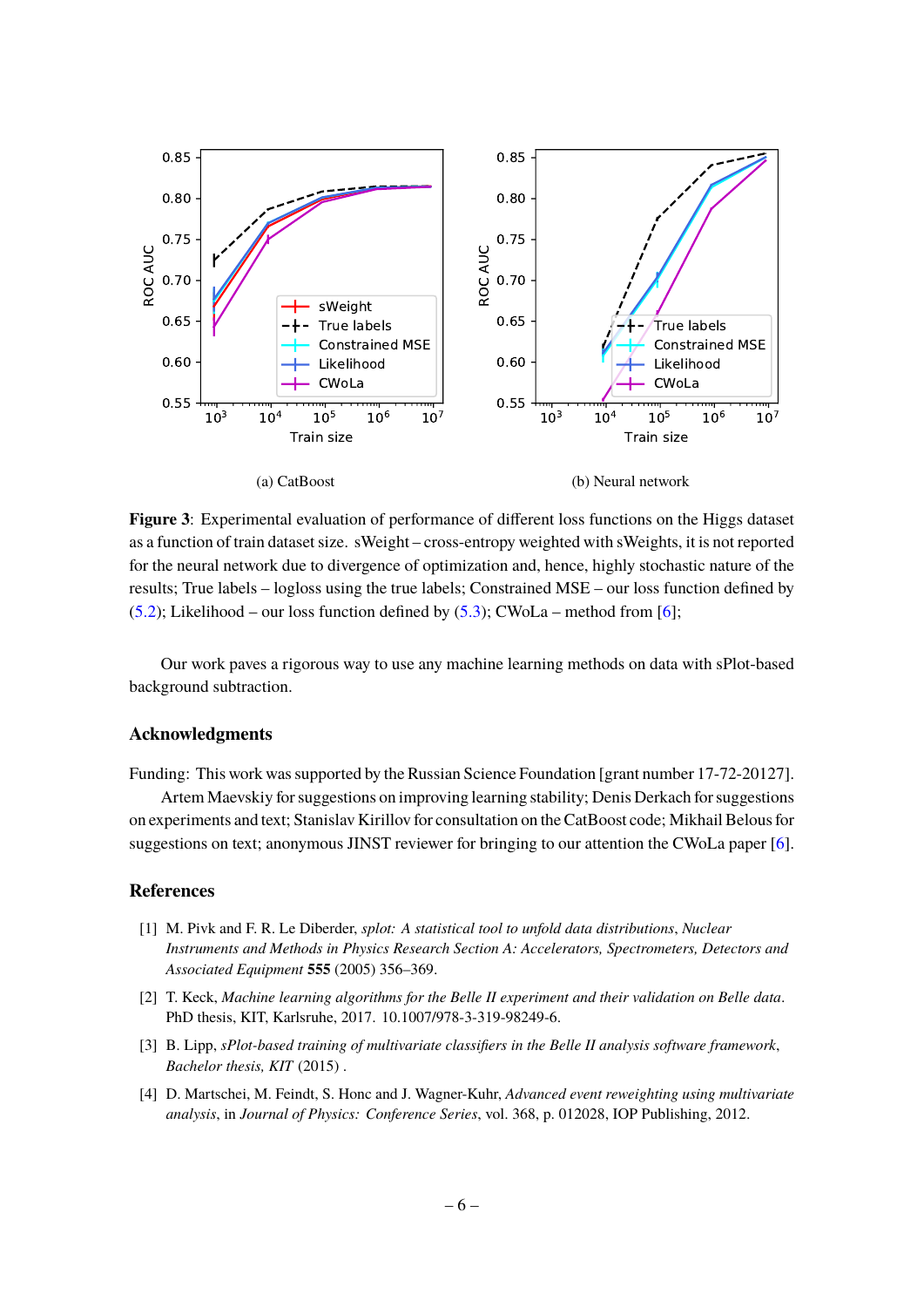- <span id="page-7-2"></span>[5] A. Hoecker, P. Speckmayer, J. Stelzer, J. Therhaag, E. von Toerne, H. Voss et al., *TMVA – Toolkit for multivariate data analysis*, *arXiv preprint physics/0703039* (2007) .
- <span id="page-7-3"></span>[6] E. M. Metodiev, B. Nachman and J. Thaler, *Classification without labels: Learning from mixed samples in high energy physics*, *Journal of High Energy Physics* **2017** (2017) 174.
- <span id="page-7-4"></span>[7] "GitHub issue: Ensemble models (and maybe others?) don't check for negative sample\_weight, last accesed: 2019-06-01." <https://github.com/scikit-learn/scikit-learn/issues/3774>.
- <span id="page-7-5"></span>[8] L. Prokhorenkova, G. Gusev, A. Vorobev, A. V. Dorogush and A. Gulin, *CatBoost: unbiased boosting with categorical features*, in *Advances in Neural Information Processing Systems*, pp. 6638–6648, 2018.
- <span id="page-7-6"></span>[9] P. Baldi, P. Sadowski and D. Whiteson, *Searching for exotic particles in high-energy physics with deep learning*, *Nature communications* **5** (2014) 4308.
- <span id="page-7-7"></span>[10] D. Dua and C. Graff, *UCI machine learning repository*, 2017.
- <span id="page-7-9"></span>[11] D. P. Kingma and J. Ba, *Adam: A method for stochastic optimization*, *arXiv preprint arXiv:1412.6980*  $(2014)$ .

## <span id="page-7-0"></span>**A Proofs**

## <span id="page-7-1"></span>**A.1 Constrained MSE**

Let *m* be the variable that was used to compute the sWeigths, *x* be the rest of variables and  $f(x)$  is any smooth function of *x*.

$$
E_{x \sim p_{\text{sig}}}(f(x)) = \int dx f(x) p_{\text{sig}}(x)
$$

define

$$
W(x) = \frac{p_{\text{sig}}(x)}{p_{\text{mix}}(x)}
$$

Then

<span id="page-7-8"></span>
$$
E_{x \sim p_{\text{sig}}}(f(x)) = \int dx f(x)W(x)p_{\text{mix}}(x)
$$
\n(A.1)

By definition of sWeights:

$$
E_{x \sim p_{\text{sig}}}(f(x)) = \int dx dm \cdot w(m) f(x) p_{\text{mix}}(x, m),
$$

where  $w(m)$  is the sWeight.

$$
E_{x \sim p_{\text{sig}}}(f(x)) = \int dx dm \cdot w(m) f(x) p_{\text{mix}}(x) p_{\text{mix}}(m|x)
$$

Rearrange the multipliers in the double integral:

$$
E_{x \sim p_{\text{sig}}}(f(x)) = \int dx f(x) p_{\text{mix}}(x) \int dm w(m) p_{\text{mix}}(m|x)
$$

From equation [A.1](#page-7-8)

$$
\int dx f(x)W(x)p_{\text{mix}}(x) = \int dx f(x)p_{\text{mix}}(x) \int dmw(m)p_{\text{mix}}(m|x)
$$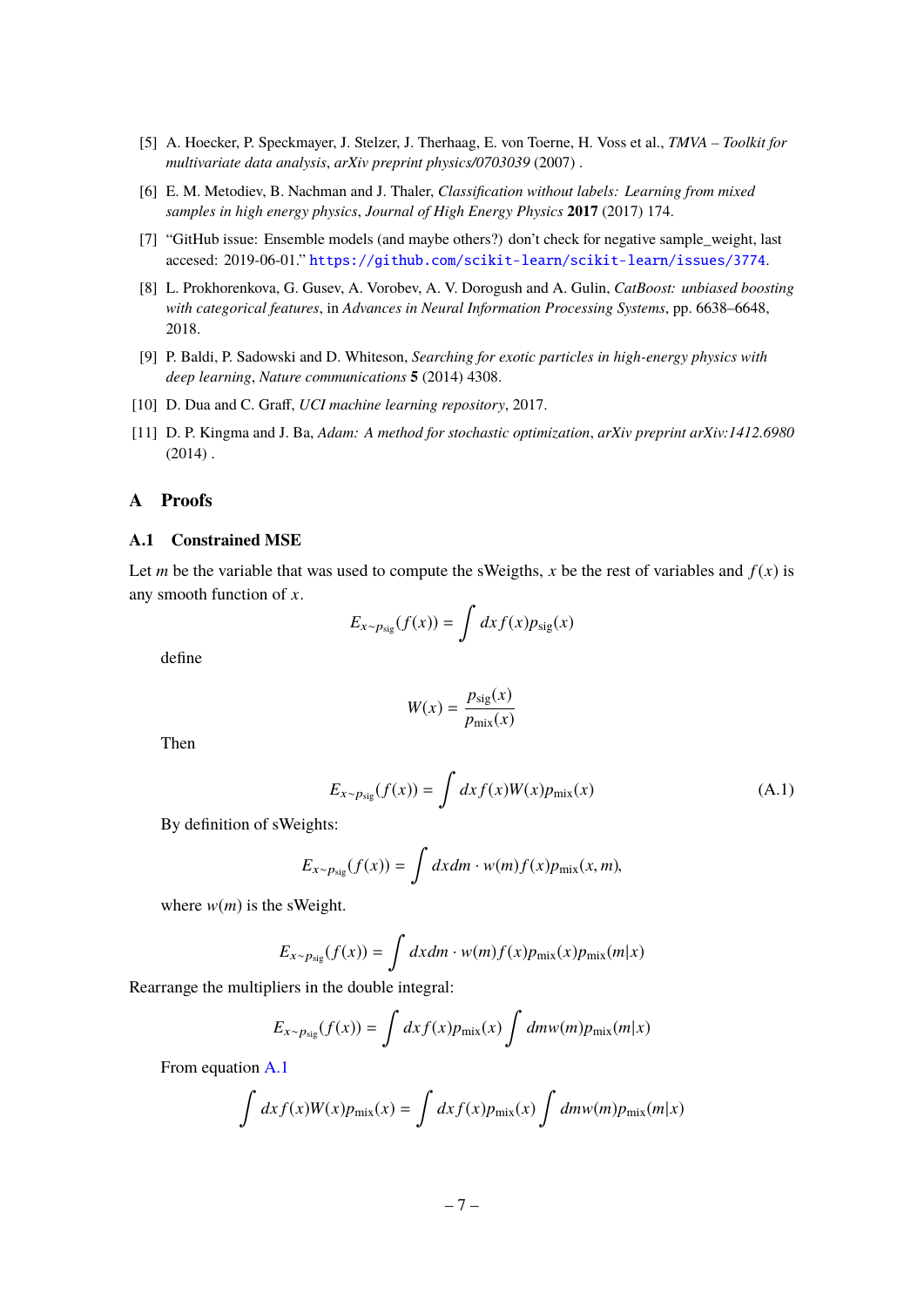Therefore,

$$
W(x) = \int dm w(m) p_{\text{mix}}(m|x) = \mathbb{E}_m(\text{sWeight}(x, m))
$$

### <span id="page-8-0"></span>**A.2 Exact maximum likelihood**

Let us denote signal and background classes as S and B, model parameters as  $\theta$ . By definition of the log-likelihood  $l(\theta)$ :

<span id="page-8-3"></span>
$$
l(\theta) = \sum_{i} \log p(x_i, m_i \mid \theta) = \sum_{i} \log [p(x_i, m_i \mid \theta, S)P(S) + p(x_i, m_i \mid \theta, B)P(B)].
$$
 (A.2)

Since  $x_i$  and  $m_i$  are assumed to be independent within individual classes, expression [\(A.2\)](#page-8-3) can be simplified further:

$$
l(\theta) =
$$

$$
l(\theta) = \sum_{i} \log \left[ p(x_i \mid \theta, S) p(m_i \mid S) P(S) + p(x_i \mid \theta, B) p(m_i \mid B) P(B) \right] = \sum_{i} \log \left[ P(S \mid x_i, \theta) p(m_i \mid S) p(x_i) + p(B \mid x_i, \theta) p(m_i \mid B) p(x_i) \right] = \sum_{i} \log \left[ P(S \mid x_i, \theta) p(m_i \mid S) + P(B \mid x_i, \theta) p(m_i \mid B) \right] + \text{const}, \quad (A.3)
$$

which leads to the following loss function:

$$
L(\theta) = -\sum_{i} \log \left[ f_{\theta}(x_i) p(m_i \mid \mathbf{S}) + (1 - f_{\theta}(x_i)) p(m_i \mid \mathbf{B}) \right]
$$
(A.4)

## <span id="page-8-1"></span>**B Models parameters**

#### <span id="page-8-2"></span>**B.1 Neural Networks**

For the experiments with fully-connected neural networks we use networks with 3 hidden layers: 128, 64, 32 neurons for the experiments with  $8.8 \cdot 10^6$  and  $8.8 \cdot 10^5$  samples in the training sets, and 64, 32, 16 neurons in cases of  $8.8 \cdot 10^4$  and  $8.8 \cdot 10^3$  training samples. Model capacity varies to adjust for the low sample sizes.

All networks use leaky ReLu (0.05) activation function. Networks are optimized by adam [\[11\]](#page-7-9) algorithm with learning rate  $2 \cdot 10^{-4}$ ,  $\beta_1 = 0.9$ ,  $\beta_2 = 0.999$  for  $2.2 \cdot 10^6$  steps (32 full 'passes'<br>such the original training sample) with hatch give 12% learning rate is set to the value leven than over the original training sample) with batch size 128; learning rate is set to the value lower than commonly used ones due to high variance of the gradients for CWoLa.

Each experiment is repeated 5 times with varying training dataset (if subsampled) and initial weights, however, within each experiment networks for different methods have identical conditions: they share initial weights, are trained on the same subsample and use identical sequence of batches.

Due to use of log function, loss function [\(5.3\)](#page-5-3) might become computationally unstable for networks with large weights. For the experiments with 8.8 · 10<sup>4</sup> training samples, *l*<sub>2</sub> regularization is introduced to the experimum likelihood loss function. This regularization does not effect is introduced to the exact maximum likelihood loss function. This regularization does not affect results in any significant way, besides limiting network weights to computationally stable values.